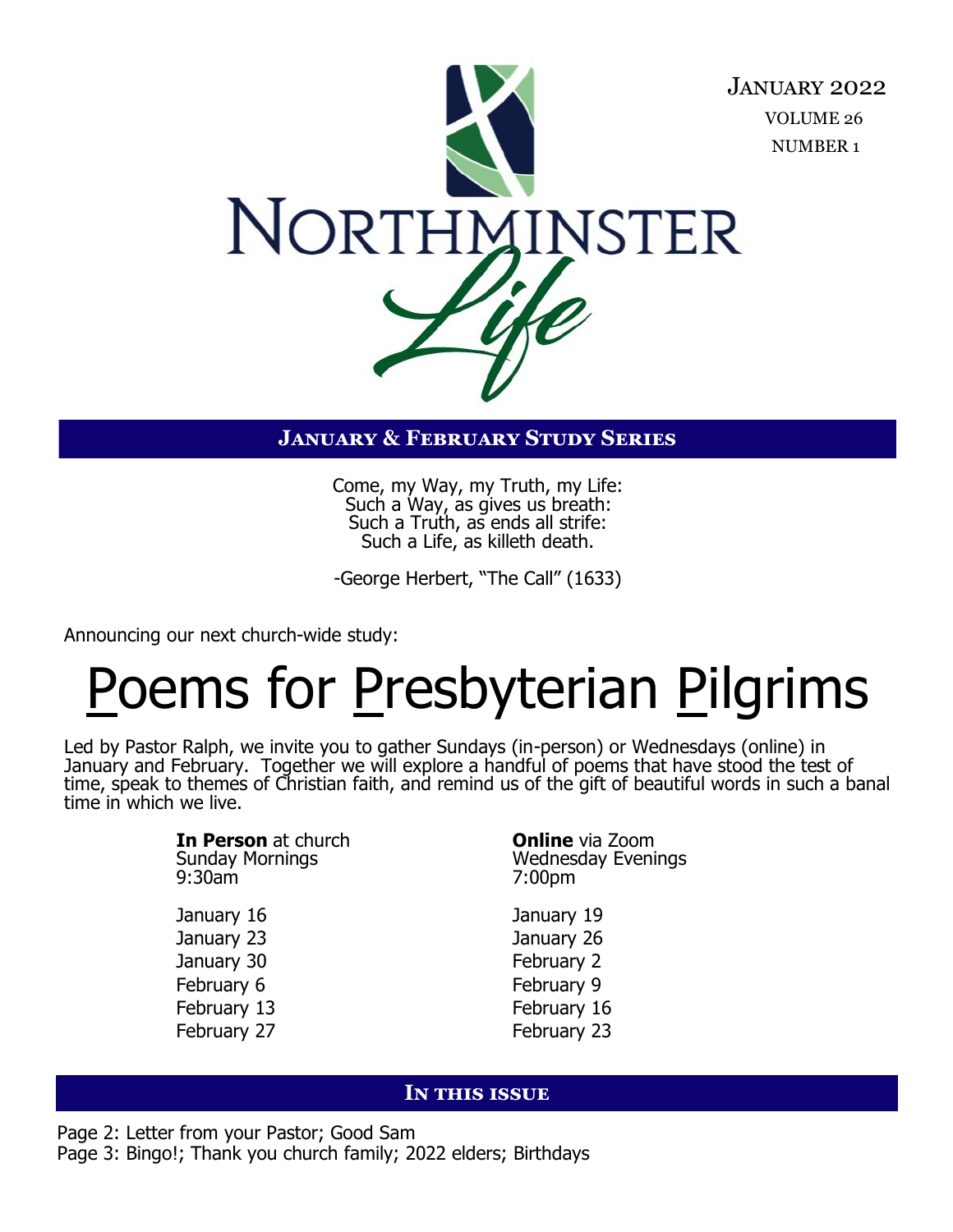#### **Letter from your pastor**

The Presbyterian novelist Frederick Buechner once quipped that the frequent conflict between science and religion is akin to the debate between a podiatrist and poet. "One says that Susie Smith has fallen arches. The other says she walks in beauty like the night. In his own way each is speaking the truth. What is at issue is the kind of truth you're after.'

We Presbyterians are after divine truth. Truth that rings true. Truth that outlives another Tucker/ Maddow news cycle and transcends the time it takes to tweet another tweet. Truth that comforts when you lay your heavy head on that familiar feather pillow; truth that challenges when you grab your car keys and go forth again into an insane world. After all, insists our Teacher, "you will come to know the truth, and the truth will make you free." (John 8). That's the kind of truth we're after.

Furthermore, in the search for such truth, who wants a podiatrist preacher? Truth that has the power to set us free surely begs for more than a 3-point book report on neatly hole-punched paper. How did Presbyterian preachers get the notion that holiness is somehow verified by monotony? Too many sermons seem like overhearing your nephew's cousin report his friend's girlfriend's brother's experience of a Bowl Game. You may get some of the truth of what happened in Miami, but three points for podiatry.

So it is that folks of Biblical faith have long been friends with poetry. Poetry steps in when book reports fail to inspire. Poets take Mary Magdeline's hand, and then take ours, and being led themselves they lead us to an inexplicable empty tomb. Poems are the only way fourth- and fifthhand overhearers of a divine encounter can in any truthful way experience it for themselves.

"Yea, though I walk through the valley of the shadow of death" prays the psalmist. He could have said, "sometimes lived experiences cause a deficiency of our monoamine neurotransmitters and require the introduction of serotonin–norepinephrine reuptake inhibitors." That may well be true, but that kind of straight-line speaking in the middle of the dark night is likely to leave us all flatfooted come the morning. If we want to love God (dressed in mystery) and want to love neighbor (dressed in annoyance) and want to love ourselves (dressed in nakedness) we need truth that sings a song. Banal explanations from a Podiatrist Preacher, however accurate, are not enough to get us out of bed in the morning with the same skip in our step that once raised a crucified Jew.

So says Walt Whitman:

After the seas are all cross'd, (as they seem already cross'd,) After the great captains and engineers have accomplish'd their works. After the noble inventors—after the scientists, the chemist, the geologist, ethnologists. Finally shall come the Poet, worthy that name; The true Son of God shall come, singing his songs.

So to some poems we turn as we turn the page of a new year  $-$  a year prefaced by the lowest collective expectations I've sensed in my lifetime. I'm calling our next study **Poems for Presbyterian Pilgrims**, during which we will wade into the waters of at least half a dozen poems that teach us to sing the song of the Good News afresh. We'll explore themes about creation, praying, wrestling (with faith), and witnessing (speaking poetically about the prose of life). And although there is never anything wrong with enjoying the beauty of beautiful words that "walk in beauty like the night," we will want to see through these poems (as with a good pair of bifocals) to catch also another glimpse of the goodness of God.

# **Good Samaritan**

#### **Good Samaritan**

The scripture tells us to "love your neighbor as yourself." What better way could you love your neighbor than helping them in times of need. The Good Samaritan Offering does this for the needs in our community and for the needs of our congregation. **In the month of November, Centenary used some of our contributions to assist three different families with their power bill. A member of one of these families broke her food preventing her from working. Another family needed help with rent because of loss of job as a crossing guard, and another individual needed help with her water bill. She has been off work since 2016 and ha been living in a shelter since July and just found a new place to live.** Thank you for your generous support of the needy people in our community!